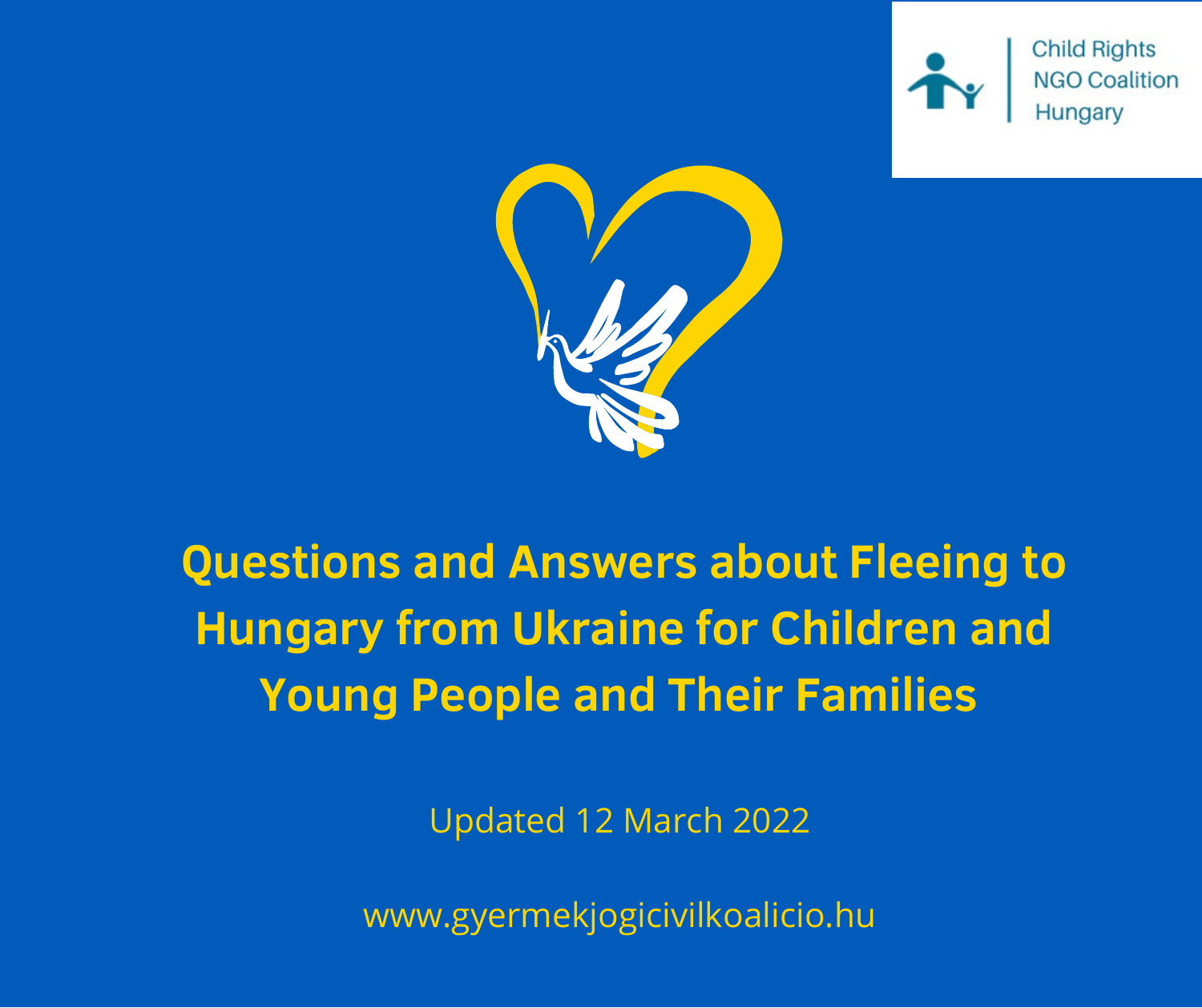



## **I am arriving to Hungary from Ukraine, what kind of protection can I get?**

**You cannot be sent back to Ukraine, you cannot be expelled. You are legally in Hungary. This means you can get temporary protection. (It's called in Hungarian: 'menedékes')**

**If you / your family are arriving to Hungary from Ukraine - as Ukrainian citizen,**

**or**

**- if you already have asylum in Ukraine you may be entitled to temporary protection in Hungary.**

**At the 0-24 open border crossing points, the police is taking care of the entry. They are also available at the "helping points" and railway stations. The disaster protection management and charity organizations (e.g. Maltese Cross, Catholic Caritas) help you to find proper accommodation and transport how to reach it.**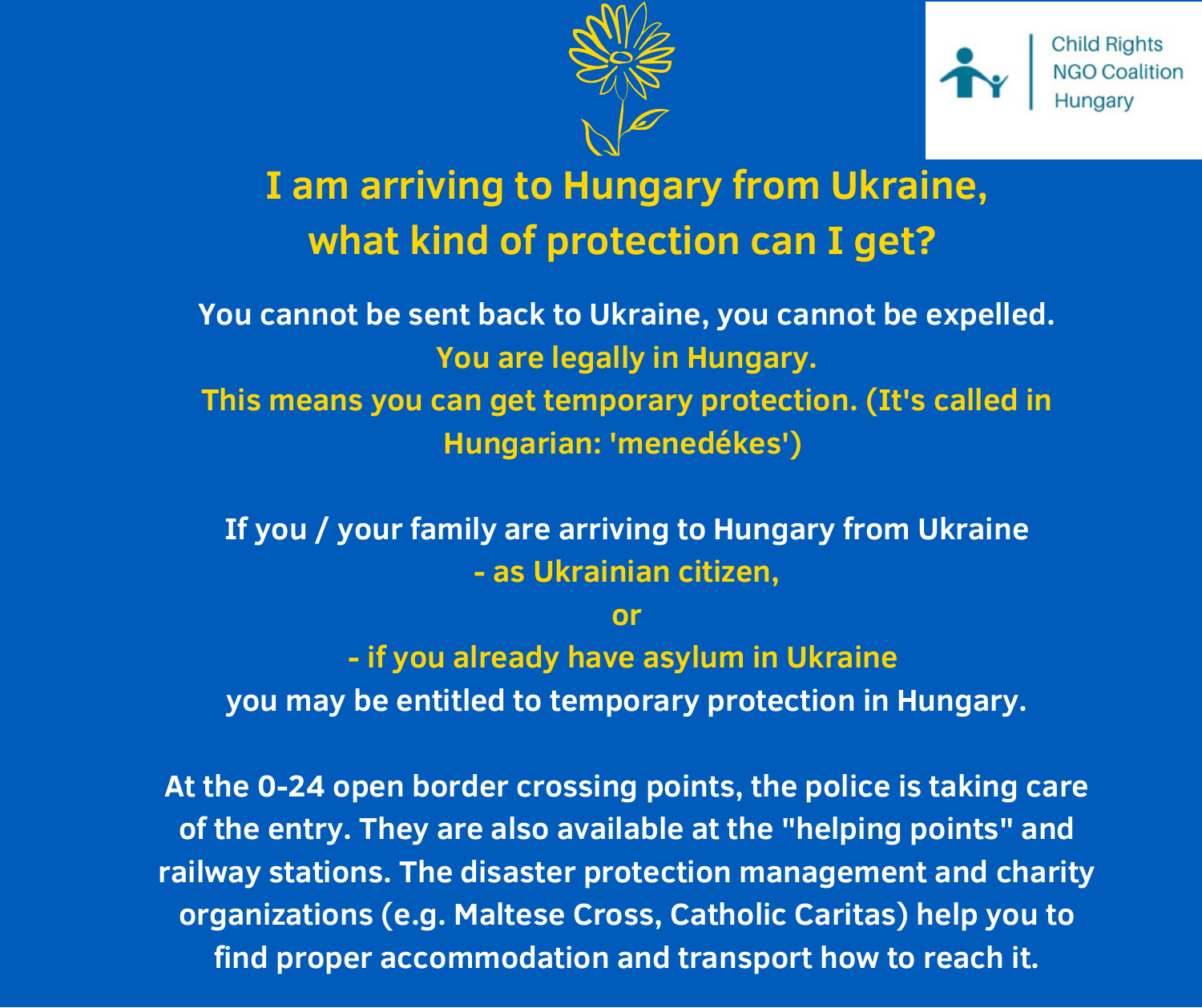



## **I have arrived alone - without a parent or other adult relatives, what shall I do?**

**Look for the 5 "helping points" (Beregsurány, Tiszabecs, Záhony, Barabás and Lónya) where you will get help to, - find your adult relatives, - find safe (temporary) placement. You need also a guardian, who will be your legal representative, (until you find your relatives), if you are under 18 years of age.**

**If you live in a different country than your parents do, you have the right to live together. You can always ask help to contact them. You have the right to care and help until you will be together again.**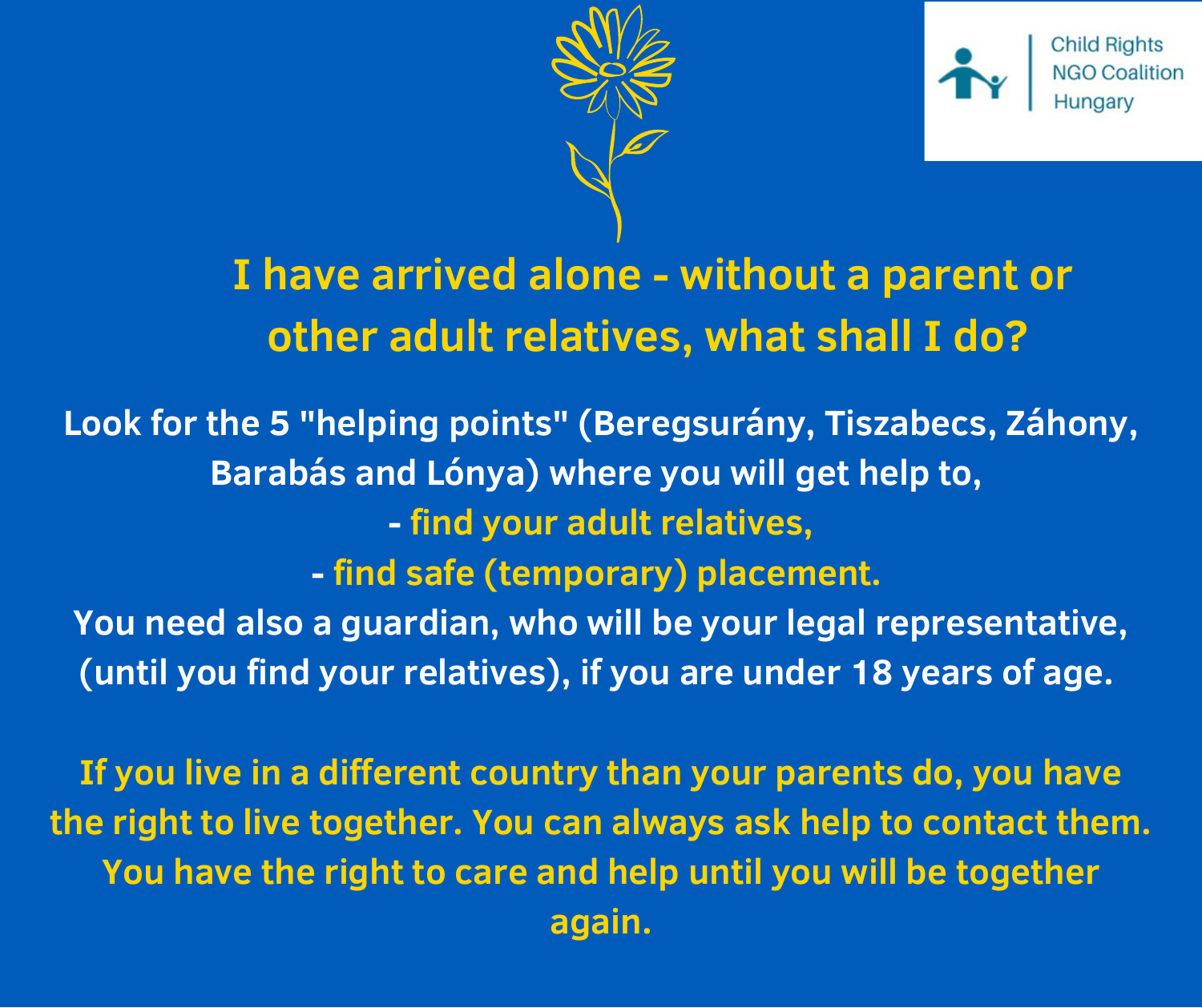



## **What does temporary protection mean?**

#### **You have the right to state care. (This does not mean refugee status.)**

#### **You can get access to:**

**- housing in a reception center (refugee camp), - free health care (for example, if you need to go to a doctor / dentist, if you need any medication, or you need to call the ambulance, if you need emergency care (for example your hand is broken) or you have to go to the hospital) - education and monthly financial support.**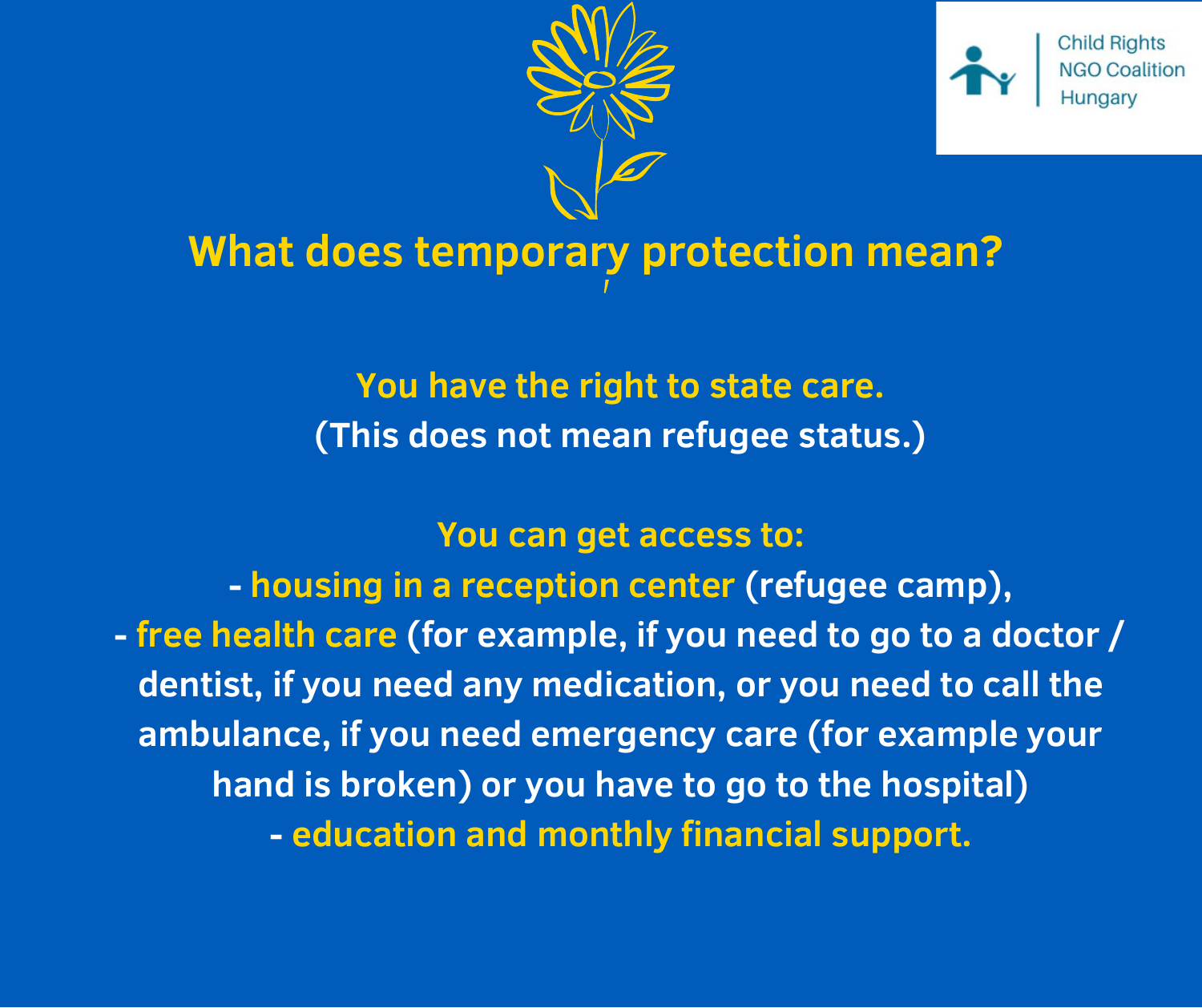



**Child Riahts** 

## **I am a Ukrainian citizen, how can I get temporary protection?**

**You can submit the application in person - at any of the "helping points" (Beregsurány, Tiszabecs, Záhony, Barabás and Lónya) 0-24h a week, - or at any customer service office of the National [Directorate-General](http://www.bmbah.hu/index.php?option=com_k2&view=item&layout=item&id=33&Itemid=678&lang=en) for Aliens Policing.**

**If you can live with relatives, friends or other helpers or you can make the safe living on your own, you are not obliged to stay in any refugee or reception center.**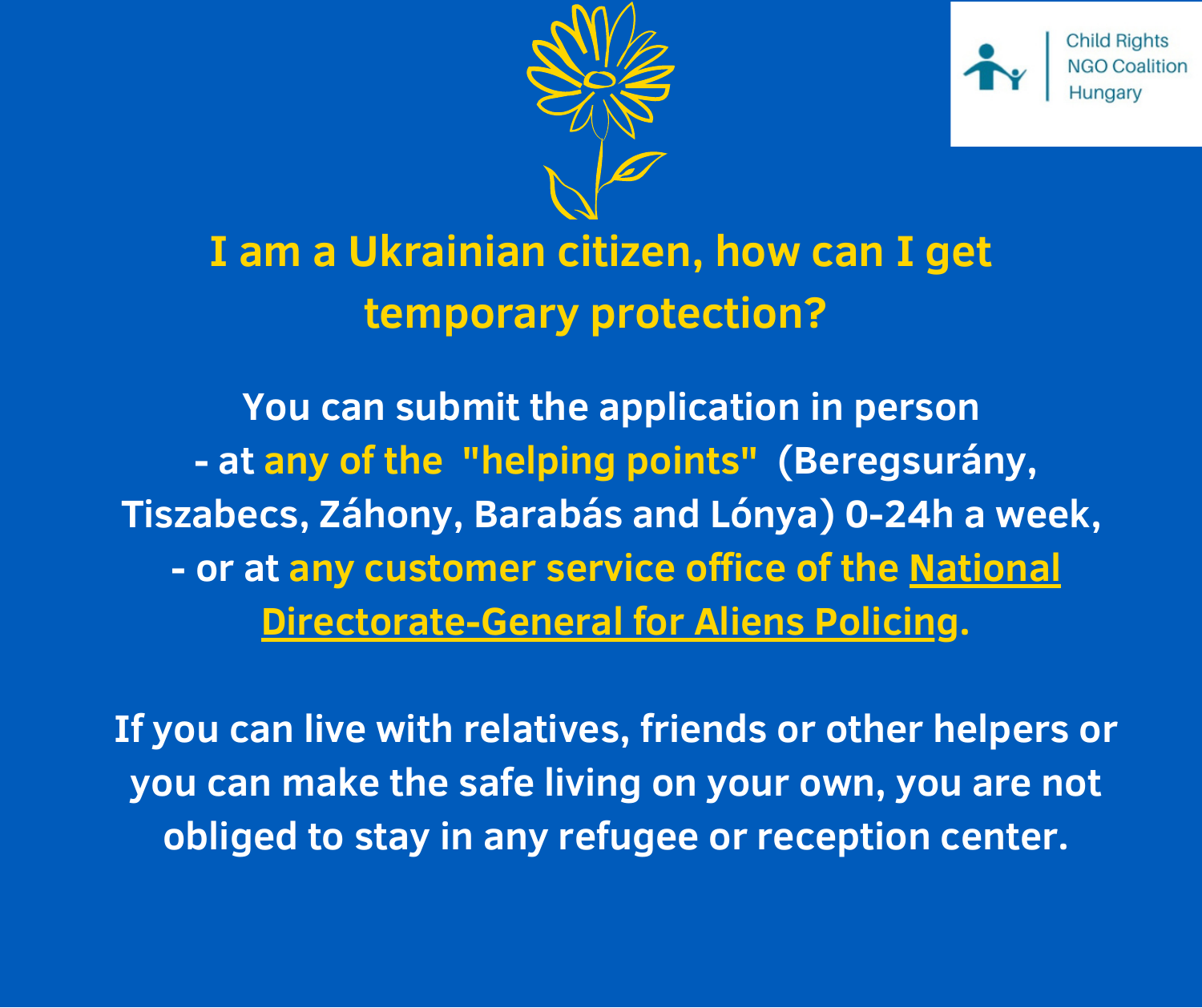



Child Riahts

**I also have Hungarian citizenship, what does this mean in relation with the temporary protection?**

**You are legally in Hungary, you can enter and move freely at any time,**

**and you can access to all benefits of temporary protection.**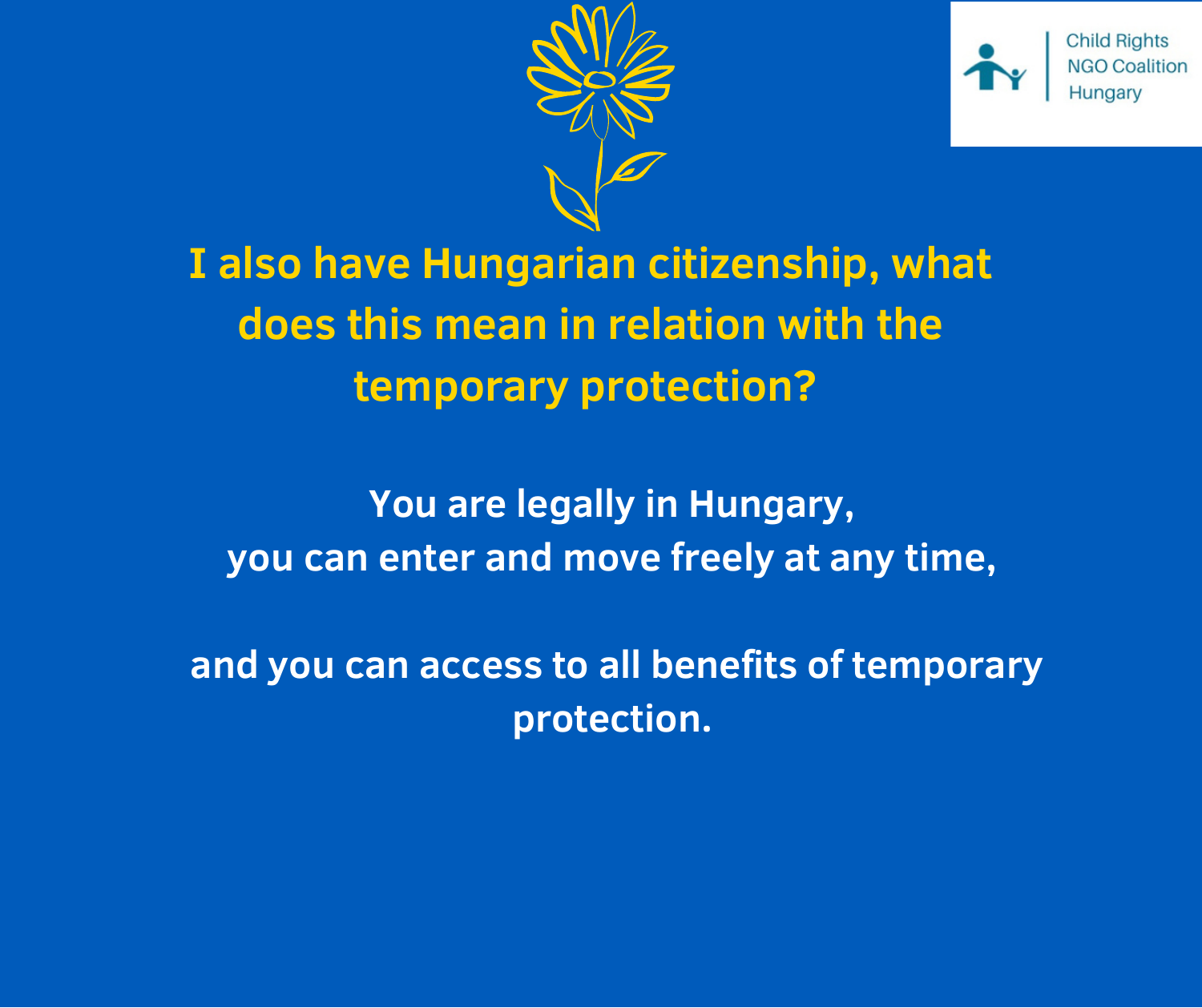



## **Where can I get immediate help after crossing the border?**

**Near to the Ukrainian-Hungarian border, 5 "helping points" operate, where you can get help:**

|                                                                             | 1. Záhony, Kárpát utca 4. – Kisvárdai SZC Kandó Kálmán Technikum és Dr. |
|-----------------------------------------------------------------------------|-------------------------------------------------------------------------|
|                                                                             | Béres József Kollégium (+ 36 (45) 525 056)                              |
| 2. Barabás, Árpád utca 28. – Petőfi Sándor Művelődési Ház (+36 (45) 485621) |                                                                         |
| 3.                                                                          | Lónya, Árpád utca 113. – Művelődési Ház (+36 (45) 443005)               |
| $\boldsymbol{4}$ .                                                          | Beregsurány, II. Rákóczi Ferenc utca 1. – Kastélypark                   |
| 5.                                                                          | Tiszabecs, Rákóczi Ferenc utca 13.                                      |

**If you don't have an e-passport, you will be carried to registry points by the police.**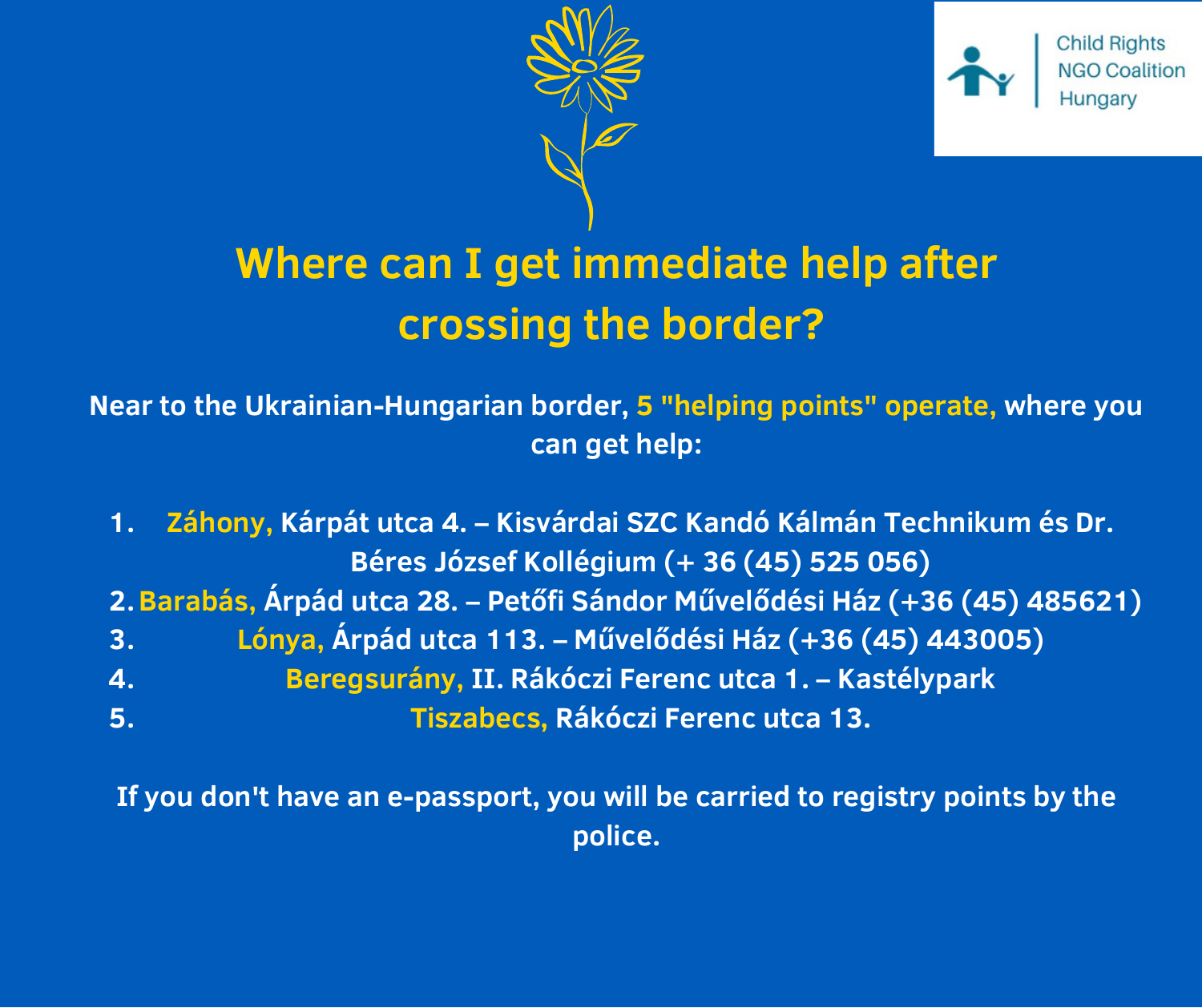



#### **Stay vigilant, check information!**

**Call FREE anti-trafficking hotline for advice: 0 800 505 501 or 527 (in Ukrainian, Russian) <https://www.527.org.ua/#hungary> (in Ukrainian)**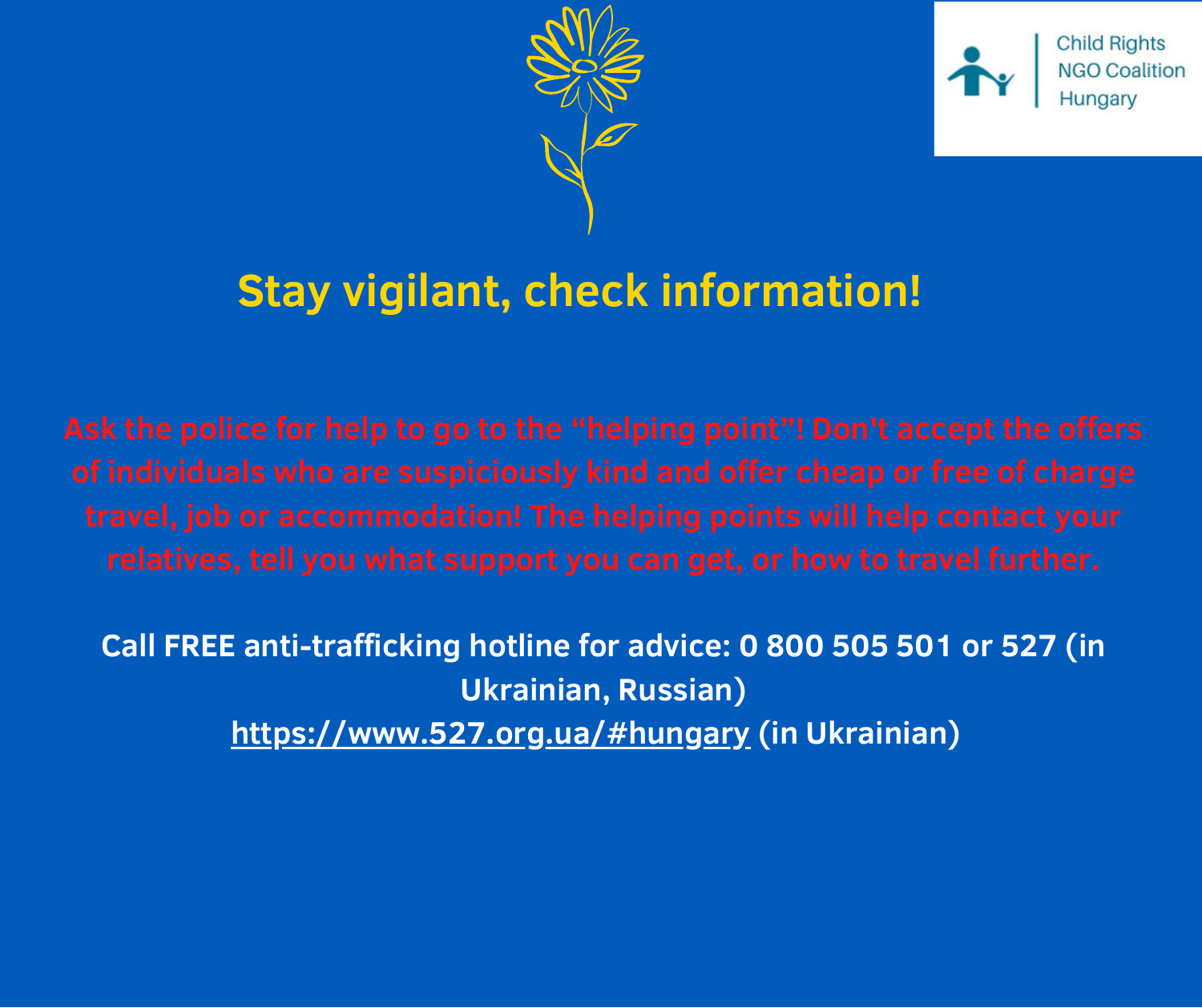



## **If I have a Ukrainian passport, do I need any other document to stay here?**

**If you have a valid (biometric) Ukrainian passport (there is a chip inside), you can stay in Hungary without a visa for 90 days.**

**However, you will not be able to receive benefits related to the special protection.**